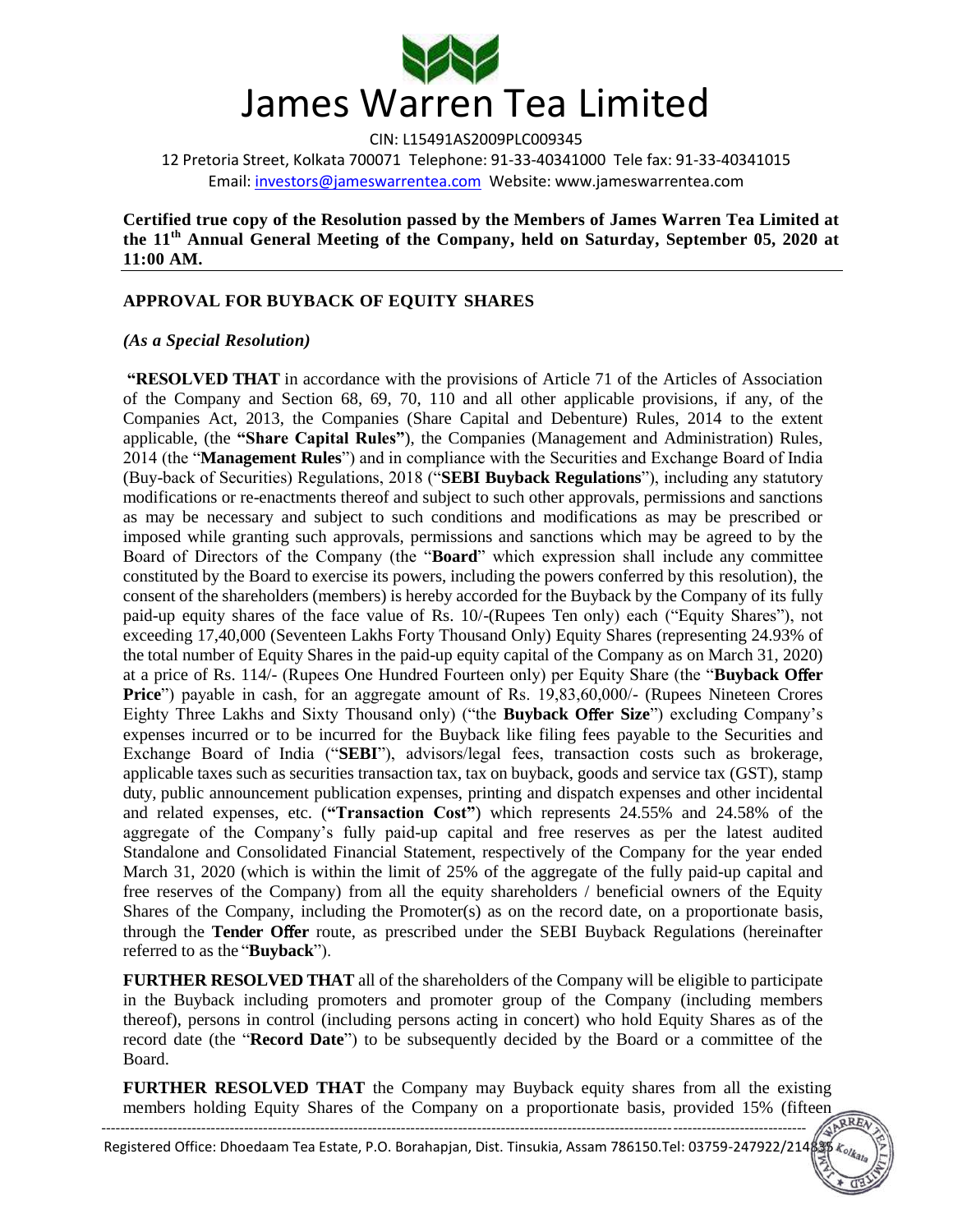

12 Pretoria Street, Kolkata 700071 Telephone: 91-33-40341000 Tele fax: 91-33-40341015 Email: investors@jameswarrentea.com Website: www.jameswarrentea.com

percent) of the number of Equity Shares which the Company proposes to Buyback or number of Equity Shares entitled as per the shareholding of small shareholders, as on the Record Date, whichever is higher, shall be reserved for small shareholders in accordance with the Regulation 6 of the SEBI Buyback Regulations.

**FURTHER RESOLVED THAT** the Buyback may be made out of the Company's free reserves and / or such other sources as may be permitted by law through "Tender Offer" route.

**FURTHER RESOLVED THAT** the Buyback, to the extent permissible under law and subject to all applicable legal provisions, be implemented using the "Mechanism for acquisition of shares through Stock Exchange" notified by SEBI vide circular CIR/CFD/POLICYCELL/1/2015 dated April 13, 2015 read with SEBI Circular CFD/DCR2/CIR/P/2016/131 dated December 09, 2016, or such other circulars or notifications, as may be applicable, including any amendments thereof (collectively referred to as "**SEBI Circulars**") and the Company shall approach the stock exchange(s), as may be required, for facilitating the same.

**FURTHER RESOLVED THAT** the Buyback from shareholders who are persons resident outside India, including erstwhile Overseas Corporate Bodies (OCBs), Foreign Portfolio Investors (FPIs), nonresident Indians and shareholders (members) of foreign nationality, if any, etc. shall be subject to such approvals, if any, and to the extent necessary or required from the concerned authorities including approvals from the Reserve Bank of India ("**RBI**") under the Foreign Exchange Management Act, 1999, Income Tax Act, 1961 and the rules, regulations framed there under, if any.

**FURTHER RESOLVED THAT** the Buyback would be subject to the condition of maintaining minimum public shareholding requirements as specified in Regulation 38 of the Listing Regulations and under the Securities Contracts (Regulation) Rules, 1957, as amended.

**FURTHER RESOLVED THAT** in terms of Regulation 24(iii) of the SEBI Buyback Regulations, Ms. Pooja Jaiswal, Company Secretary of the Company be and is hereby appointed as the Compliance Officer for the Buy-back and M/s Maheshwari Datamatics Private Limited be and is hereby appointed as the Investor Service Centre and the registrar to the Buy-back and for redressing investor grievances.

**FURTHER RESOLVED THAT** the Board be and is hereby authorized to delegate all or any of the power(s) conferred hereinabove as it may in its absolute discretion deem fit, to any Director(s) / Officer(s) / Authorized Representative(s) /Committee ("**Buyback Committee**") of the Company in order to give effect to the aforesaid resolution, including but not limited to finalisation of terms of Buyback like record date, entitlement ratio, the time frame for completion of Buyback, appointment/ratification of appointment of Merchant Bankers, Scruitnizer, Registrar and Transfer Agent (R&TA), Escrow Bankers, Brokers, Solicitors, Depository Participants, printers, advertising agencies and other advisors / consultants / intermediaries / agencies, as may be required, for the implementation of the Buyback preparation, finalizing, signing and filing of Public Announcement, the Draft Letter of Offer/ Letter of Offer with the SEBI, the stock exchanges where the equity shares are listed and other appropriate authorities and to make all necessary applications to the appropriate authorities for their approvals including but not limited to approvals as may be required from the SEBI, RBI under the Foreign Exchange Management Act, 1999 and the rules, regulations framed thereunder; and to initiate all necessary actions for preparation and issue of various documents including letter of offer, opening, operation and closure of all necessary accounts including bank accounts as per applicable law, entering into agreements, release of public announcement, filing of declaration of solvency, obtaining all necessary certificates and reports from statutory auditors and other third parties as required under applicable law, extinguishment of dematerialized shares and physical destruction of share certificates in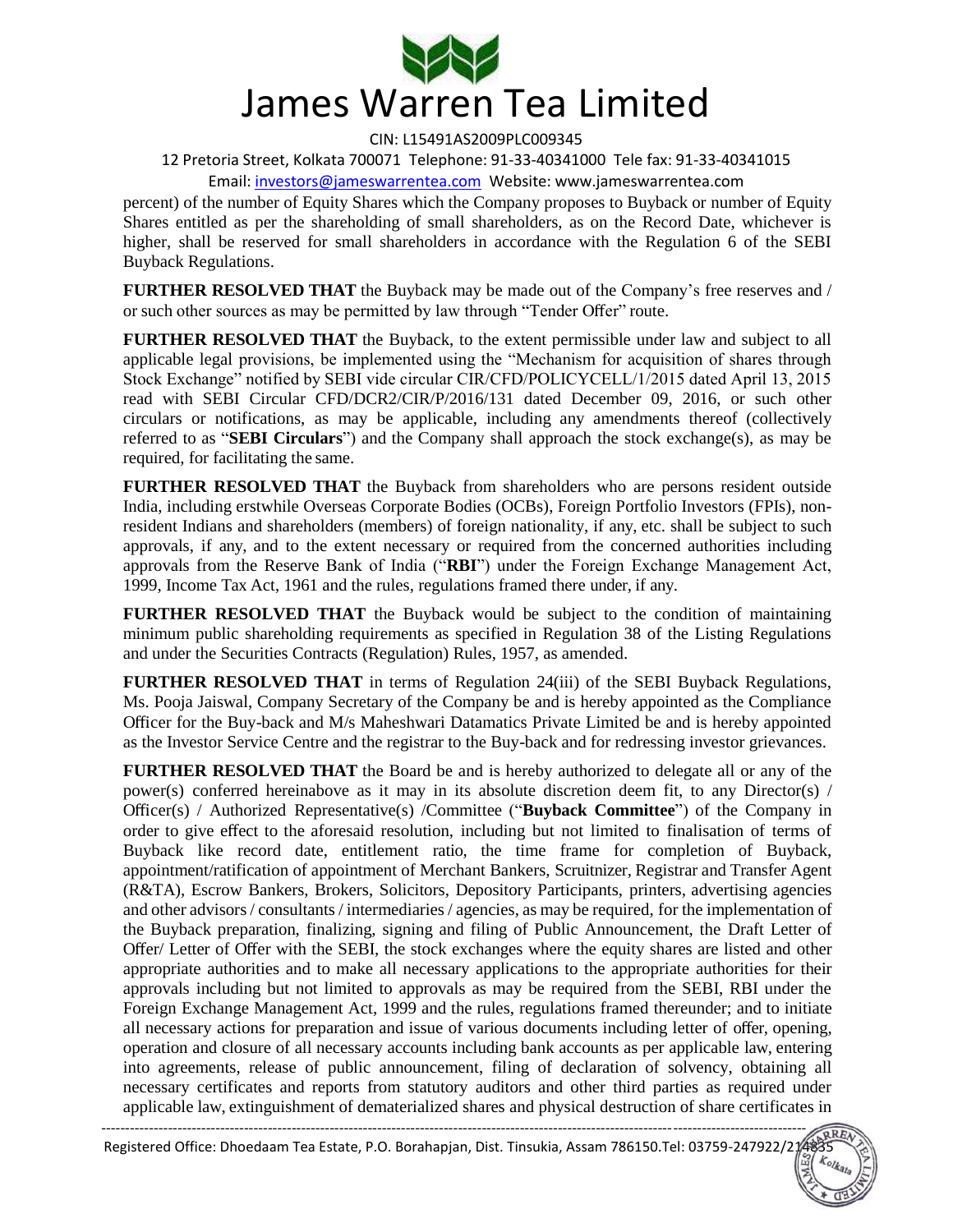

12 Pretoria Street, Kolkata 700071 Telephone: 91-33-40341000 Tele fax: 91-33-40341015 Email: investors@jameswarrentea.com Website: www.jameswarrentea.com

respect of the equity shares bought back by the Company, and such other undertakings, agreements, papers, documents and correspondence, under the Common Seal of the Company, as may be required to be filed in connection with the Buyback with the SEBI, RBI, BSE Limited ("**BSE**"), The Calcutta Stock Exchange Limited ("**CSE**"), Registrar of Companies, Depositories and / or other regulators and statutory authorities as may be required from time to time.

**FURTHER RESOLVED THAT** nothing contained herein shall confer any right on the part of any shareholders (members) to offer and/or any obligation on the part of the Company or the Board or Buyback Committee to Buyback any shares, and/or impair any power of the Company or the Board or Buyback Committee to terminate any process in relation to such Buyback, if so permissible by law.

**FURTHER RESOLVED THAT** for the purpose of giving effect to this resolution, the Board or the Buyback Committee be and is hereby authorized on behalf of the Company to accept and make any alteration(s), modification(s) to the terms and conditions as it may deem necessary, concerning any aspect of the Buyback, in accordance with the statutory requirements as well as to give such directions as may be necessary or desirable, to settle any questions, difficulties or doubts that may arise and generally, to do all acts, deeds, matters and things as the Board and/or Buyback Committee may, in its absolute discretion deem necessary, expedient, usual or proper in relation to or in connection with or for matters consequential to the Buyback without seeking any further consent or approval of the Members or otherwise to the end and intent that they shall be deemed to have given their approval thereto expressly by the authority of this resolution**.** 

**Certified to be True copy** 

**For James Warren Tea Limited** 

**Pooja Jaiswal Company Secretary** 



Date: 07.09.2020

**& Compliance Officer** 

Place: Kolkata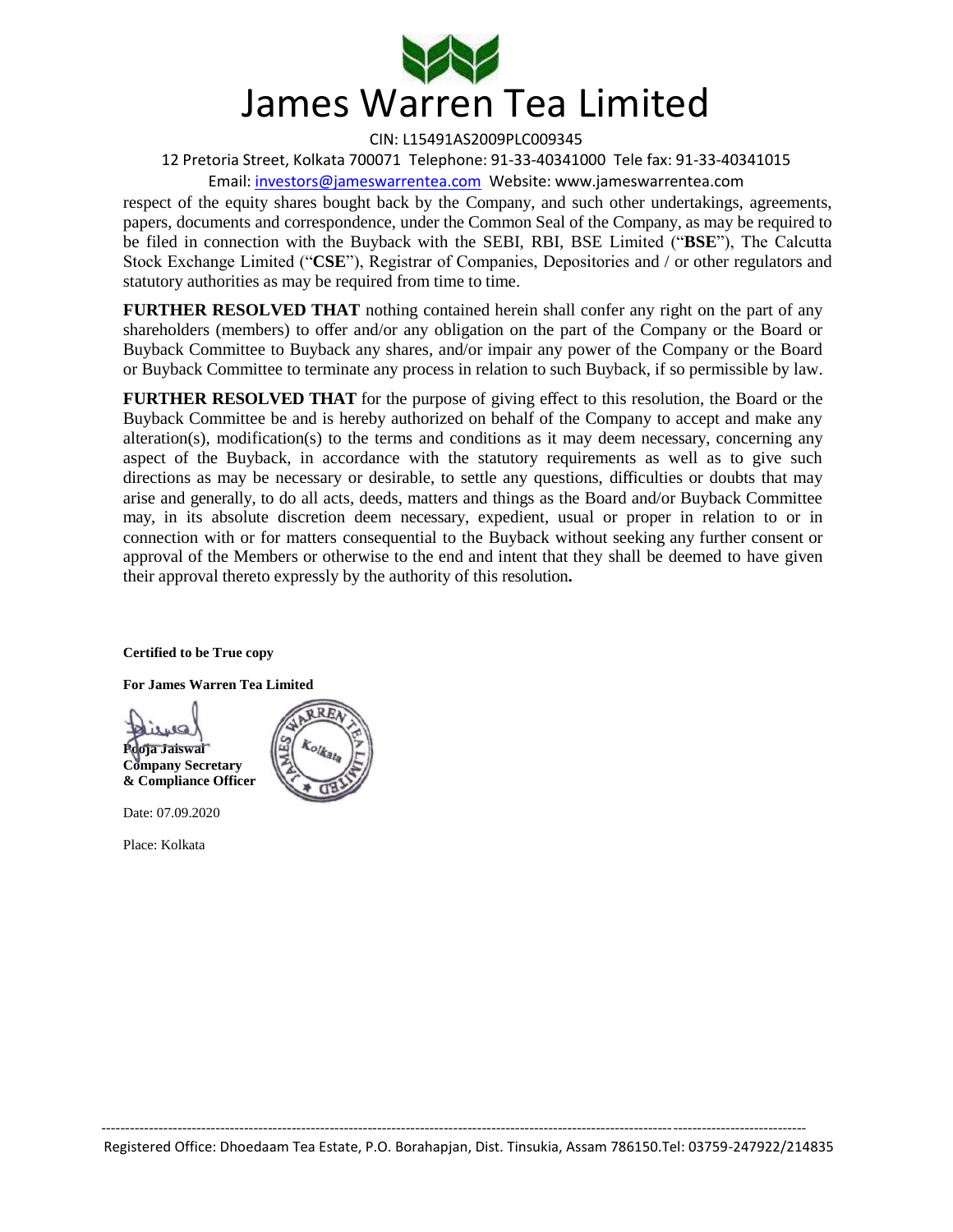

12 Pretoria Street, Kolkata 700071 Telephone: 91-33-40341000 Tele fax: 91-33-40341015 Email: investors@jameswarrentea.com Website: www.jameswarrentea.com

# **EXPLANATORY STATEMENT**

The Board of Directors of the Company at its meeting held on July 25, 2020 ("**Board Meeting**") has, subject to the approval of the shareholders of the Company by way of special resolution through evoting and subject to such approvals of statutory, regulatory or governmental authorities as may be required under applicable laws, approved buyback of fully paid-up Equity Shares of the Company of face value of Rs. 10/- (Rupees Ten only) each ("**Equity Shares**") up to 17,40,000 (Seventeen Lakhs Forty Thousand Only) Equity Shares on a proportionate basis through the tender offer route under the Stock Exchange mechanism in accordance with the Companies Act, 2013 ("**the Act**") as amended, the Companies (Share Capital and Debentures) Rules, 2014, the Companies (Management and Administration) Rules 2014 (**"Rules"**)**,** to the extent applicable, the Securities and Exchange Board of India (Buyback of Securities) Regulations, 2018 ("**SEBI Buyback Regulations**"), as amended from time to time, read with Securities and Exchange Board of India Circular CIR/CFD/POLICYCELL/1/2015 dated April 13, 2015 read with Circular CFD/DCR2/CIR/P/2016/131 dated December 9, 2016, including any amendments or statutory modifications for the time being in force, ("**SEBI Circular**"), at a price of Rs. 114/- (Rupees One Hundred Fourteen only) per Equity Share (the "**Buyback O**ff**er Price**") payable in cash for an aggregate consideration not exceeding Rs. 19,83,60,000/- (Rupees Nineteen Crores Eighty Three Lakhs and Sixty Thousand Only) ("**Buyback Offer Size**") (excluding Company's expenses incurred or to be incurred for the Buyback like filing fees payable to the Securities and Exchange Board of India ("**SEBI**"), advisors/legal fees, transaction costs such as brokerage, securities transaction tax, buyback tax, goods and service tax (GST), stamp duty, public announcement, publication expenses, printing and dispatch expenses and other incidental and related expenses, etc. ("**Transaction Cost**")). The Buyback shall be within 25% of the aggregate of paid-up capital and free reserves of the Company as per the latest audited standalone and consolidated financial statements of the Company as on  $31<sup>st</sup>$  March, 2020 (the latest audited balance sheet available as on the date of Board Meeting recommending the proposal of the Buyback). The Buyback Offer Size of the Buyback constitutes 24.55% and 24.58% of the aggregate of the paid-up equity share capital and free reserves of the Company as per standalone and consolidated basis respectively, and the no. of shares proposed to be bought back represents 24.93% of the total no. of shares in the paid-up equity share capital of the Company.

Since the Buyback constitutes more than 10% of the total paid-up equity capital and free reserves of the Company, in terms of Section  $68(2)$  (b) of the Act, it is necessary to obtain the consent of the shareholders of the Company, for the Buyback by way of a special resolution. Accordingly, the Company is seeking your consent for the aforesaid proposal as contained in the resolution appended to this Notice. Certain figures contained in this Notice, including financial information, have been subject to rounding-off adjustments. All decimals have been rounded off to two decimal points. In certain instances, (i) the sum or percentage change of such numbers may not conform exactly to the total figure given; and (ii) the sum of the numbers in a column or row in certain tables may not conform exactly to the total figure given for that column or row.

### **Requisite details and material information relating to the Buyback are given below:**

**a. Date of the Board meeting at which the proposal for buy back was approved by the Board of Directors of the Company:** July 25, 2020. RREN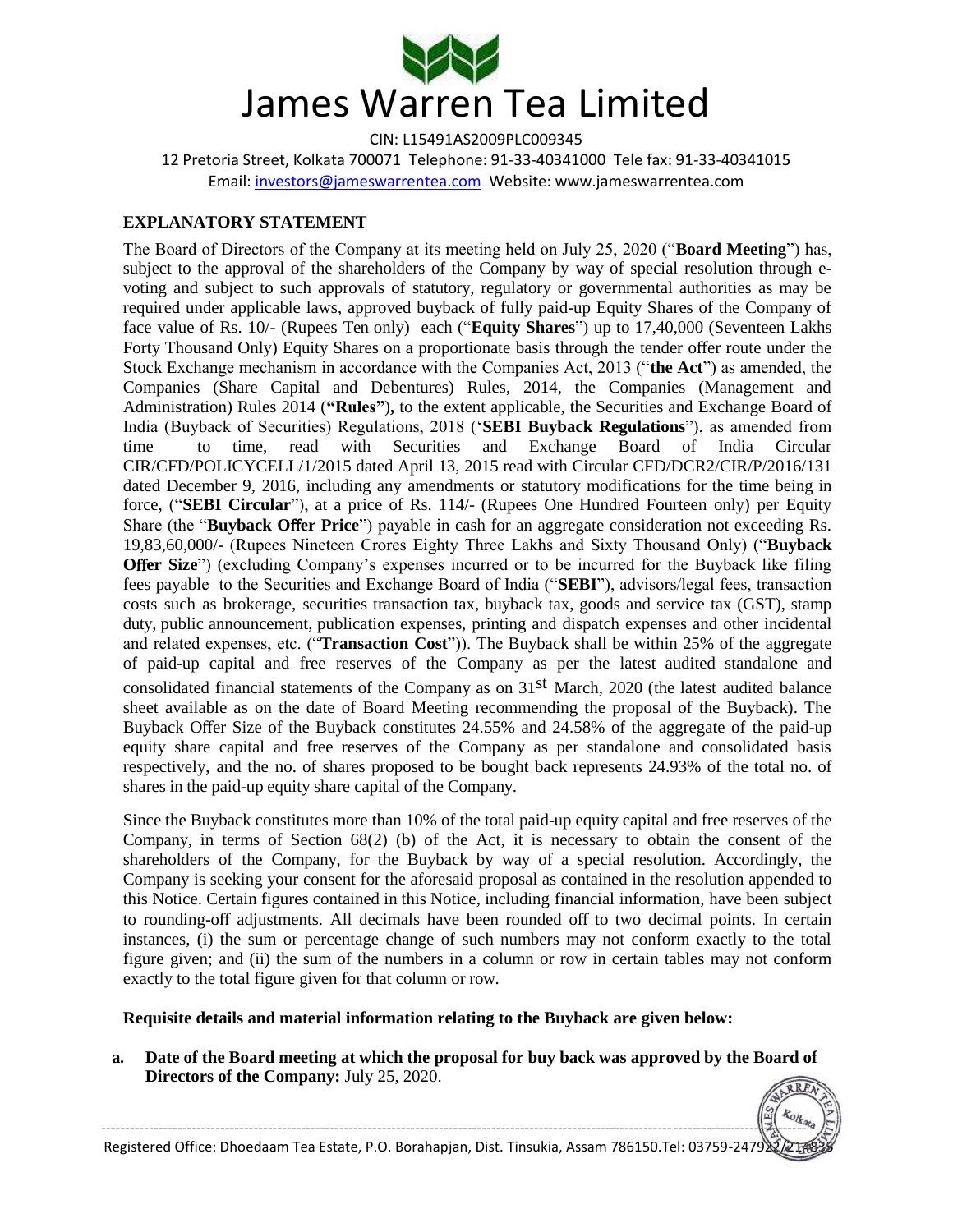

12 Pretoria Street, Kolkata 700071 Telephone: 91-33-40341000 Tele fax: 91-33-40341015

Email: investors@jameswarrentea.com Website: www.jameswarrentea.com

### **b. Necessity for the Buyback:**

Share buyback is the acquisition by a company of its own shares. The Board is of the view that the proposed Buyback will help the Company achieve the following objectives (a) Optimize returns to shareholders; (b) Enhance overall shareholders value and (c) Optimizes the capital structure. The above objectives will be achieved by returning part of surplus cash back to shareholders through the Buyback process. This may lead to reduction in outstanding Equity Shares, improvement in earnings per Equity Share and enhanced return on invested capital. The Buyback will not in any manner impair the ability of the Company to pursue growth opportunities or meet its cash requirements for business operations. The Board at its meeting held on July 25, 2020, considered the accumulated free reserves as well as the cash liquidity reflected in the last audited financial statement as on March 31, 2020 and considering these, the Board decided to allocate a sum of Rs. 19,83,60,000/- (Rupees Nineteen Crores Eighty Three Lakhs and Sixty Thousand Only) excluding the Transaction Costs for distributing to the shareholders holding Equity Shares of the Company through the Buyback.

After considering several factors and benefits to the shareholders holding Equity Shares of the Company, the Board decided to recommend Buyback of at a price of Rs. 114/- (Rupees One Hundred Fourteen only) per Equity Share for an aggregate consideration of Rs.19,83,60,000/- (Rupees Nineteen Crores Eighty Three Lakhs and Sixty thousand only). Buyback is being undertaken, inter-alia, for the following reasons:

- (i) The Buyback will help the Company to return surplus cash to its shareholders holding Equity Shares broadly in proportion to their shareholding, thereby, enhancing the overall return to shareholders;
- (ii) The Buyback, which is being implemented through the tender offer route as prescribed under the SEBI Buyback Regulations, would involve allocation of number of shares as per their entitlement or 15% of the number of shares to be bought back whichever is higher, reserved for the small shareholders. The Company believes that this reservation for small shareholders would benefit a large number of public shareholders, who would get classified as "small shareholder" as per Regulation  $2(i)(n)$  of the SEBI Buyback Regulations;
- (iii) The Buyback may help in improving return on equity, by reduction in the equity base, thereby leading to long term increase in shareholders' value;
- (iv) The Buyback gives an option to the Shareholders holding Equity Shares of the Company, who can choose to participate and get cash in lieu of Equity Shares to be accepted under the Buyback offer or they may choose not to participate and enjoy a resultant increase in their percentage shareholding, post the Buyback offer, without additional investment.

# **c. Maximum number of securities that the Company proposes to buyback:**

The Company proposes to buyback up to 17,40,000 (Seventeen Lakhs Forty Thousand Only) fully paid-up Equity Shares of face value of Rs. 10/- (Rupees Ten only) each, representing 24.93% of the number of equity shares in the total paid-up equity capital of the Company.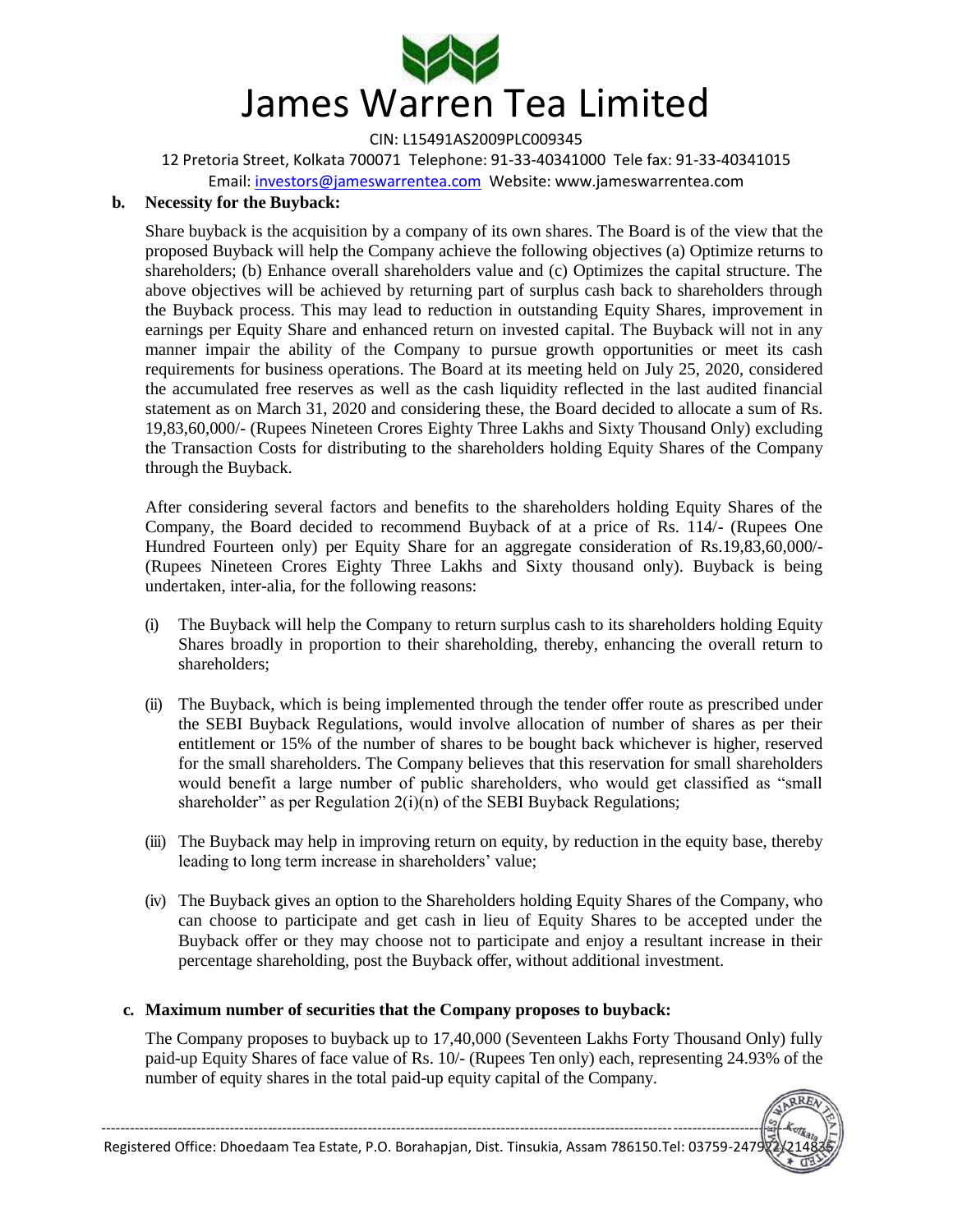

12 Pretoria Street, Kolkata 700071 Telephone: 91-33-40341000 Tele fax: 91-33-40341015 Email: investors@jameswarrentea.com Website: www.jameswarrentea.com

# **d. Maximum price at which the Equity Shares are proposed to be bought back and the basis of arriving at the price of the Buyback:**

The Equity Shares of the Company are proposed to be bought back at a price of Rs. 114/- (Rupees One Hundred Fourteen only) per Equity Share ("**Buyback O**ff**er Price**"). The Buyback Offer Price has been arrived at after considering various factors including, but not limited to the trends in the volume weighted average prices of the Equity Shares on the BSE Limited ("**BSE**") where the Equity Shares are traded, the net worth of the Company, price earnings ratio, impact on other financial parameters and the possible impact of Buyback on the earnings per Equity Share. However, the Board and / or Buyback Committee is authorised to determine the specific price, the number of Equity Shares and other related particulars at which the Buyback will be made at the time of the Public Announcement for Buyback to the eligible Members.

The Buyback Offer Price represents:

- (i) Premium of 39.95% of the volume weighted average market price of the Equity Shares on BSE, during the three months preceding the date of intimation to the BSE for the Board Meeting to consider the proposal of the Buyback.
- (ii) Premium of 24.69% of the volume weighted average market price of the Equity Shares on BSE, for two weeks preceding the date of intimation to the BSE for the Board Meeting to consider the proposal of the Buyback.
- (iii) Premium over the closing price of the Equity Shares on the BSE one day prior to the date of intimation of Buyback: Since there is no trading in the Equity Shares of the Company on the day immediately preceding the date of intimation of the Buyback i.e. July 22, 2020, the same is not applicable to us.
- (iv) The closing market price of the equity shares as on date of intimation of the date of board meeting for considering the Buyback to the Stock Exchanges: There has been no trading in the Equity Shares on the Company as on the date of intimation of the date of board meeting for considering the Buyback at the BSE, the same is not applicable to us.

The Company confirms that as required under Section 68(2)(d) of the Companies Act, the ratio of the aggregate of secured and unsecured debts owed by the Company will be not more than twice the paid-up Equity capital and free reserves after the Buyback.

### **e. Maximum amount required for Buyback, its percentage of the total paid-up capital and free reserves and source of funds from which Buyback would be financed:**

The maximum amount required for Buyback will not exceed Rs. 19,83,60,000/- (Rupees Nineteen Crores Eighty Three Lakhs and Sixty Thousand only) excluding Transaction Costs being 24.55% and 24.58% of fully paid-up equity share capital and free reserves on standalone and consolidated basis respectively, which is not exceeding 25% of the aggregate of the fully paid-up equity share capital and free reserves of the Company as per the audited standalone and consolidated financial Statements of the Company as on March 31, 2020.

The funds for the implementation of the proposed Buyback will be sourced out of the free reserves of the Company (including securities premium account) or such other source as may be permitted by the SEBI Buyback Regulations or the Companies Act. The funds used will not exceed 25% of the paid-up equity capital and free reserves of the Company as on March 31, 2020. The funds borrowed, if any, from Banks and Financial Institutions will not be used for the Buyback.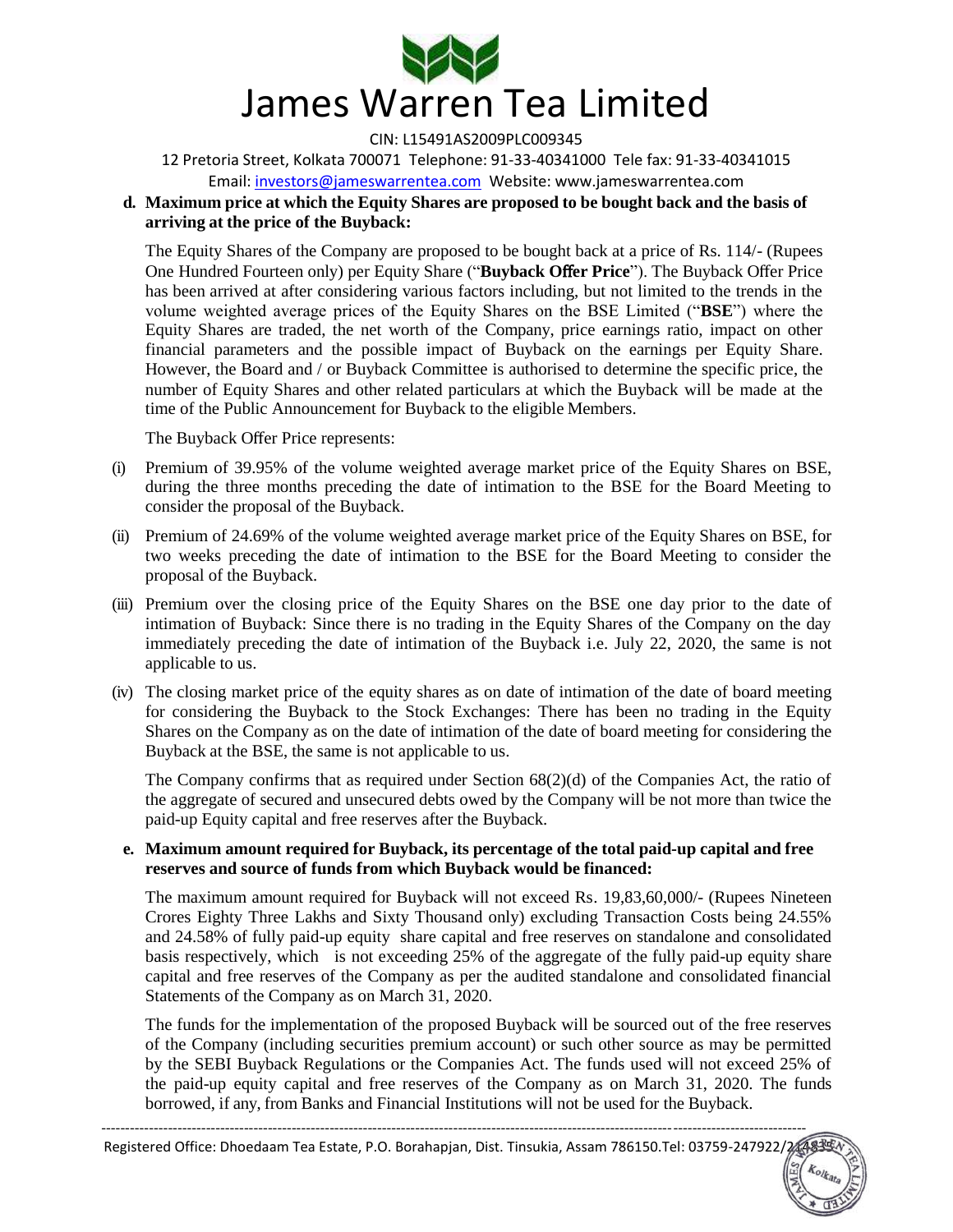

12 Pretoria Street, Kolkata 700071 Telephone: 91-33-40341000 Tele fax: 91-33-40341015 Email: investors@jameswarrentea.com Website: www.jameswarrentea.com

The Company shall transfer from its free reserves a sum equal to the nominal value of the Equity Shares so bought back through the Buyback to the Capital Redemption Reserve Account and details of such transfer shall be disclosed in its subsequent audited financial statement.

# **f. Method to be adopted for the Buyback:**

The Buyback shall be on a proportionate basis from all the shareholders holding equity shares of the Company through the "Tender Offer" route, as prescribed under the Buyback Regulations to the extent permissible, and the "Mechanism for acquisition of shares through Stock Exchanges" as prescribed under the SEBI Circular ("SEBI Circular") and in accordance with the Articles of Association and pursuant to the provisions of Companies Act, 2013 and the Share Capital Rules to the extent applicable, and on such terms and conditions as may be deemed fit by the Company.

As required under the Buyback Regulations, the Company will announce a record date (the "**Record Date**") for determining the names of the shareholders (members) holding equity shares of the Company who will be eligible to participate in the Buyback. Consequent to the approval of the Special Resolution under this Notice, in due course, each shareholder as on the Record Date will receive a Letter of Offer along with a Tender / Offer Form indicating the entitlement of the shareholder for participating in the Buyback.

The equity shares to be bought back as a part of the buyback is divided in two categories:

- I. Reserved category for small shareholders; and
- II. General category for all other shareholders.

As defined in Regulation  $2(1)(n)$  the Buyback Regulations, a "small shareholder" is a shareholder who holds shares or other specified securities having market value, on the basis of closing price on BSE as on Record Date, of not more than Rs.2,00,000 /- (Rupees Two Lakhs only).

In accordance with Regulation 6 of the Buyback Regulations, 15% (fifteen percent) of the number of equity shares which the Company proposes to buyback or number of equity shares entitled as per the shareholding of small shareholders, whichever is higher, shall be reserved for the small shareholders as part of this Buyback. The Company believes that this reservation of 15% for small shareholders would benefit a large number of public shareholders, who would get classified as " small shareholder".

Based on the holding as on the Record Date, the Company will determine the entitlement of each shareholder to tender their shares in the Buyback. This entitlement for each shareholder will be calculated based on the number of equity shares held by the respective shareholder as on the Record Date and the ratio of Buyback applicable in the category to which such shareholder belongs. In accordance with explanation to Regulation 9(ix) of the SEBI Buyback Regulations, in order to ensure that the same shareholder with multiple demat accounts / folios does not receive a higher entitlement under the Small Shareholder category, the Company proposes to club together the equity shares held by such shareholders with a common Permanent Account Number ("PAN") for determining the category (Small Shareholder or General) and entitlement under the Buyback. In case of joint shareholding, the Company will club together the equity shares held in cases where the sequence of the PANs of the joint shareholders is identical. In case of physical shareholders, where the sequence of PANs is identical and where the PANs of all joint shareholders are not available, the Company will check the sequence of the names of the joint holders and club together the equity shares held in such cases where the sequence of the PANs and name of joint

RRE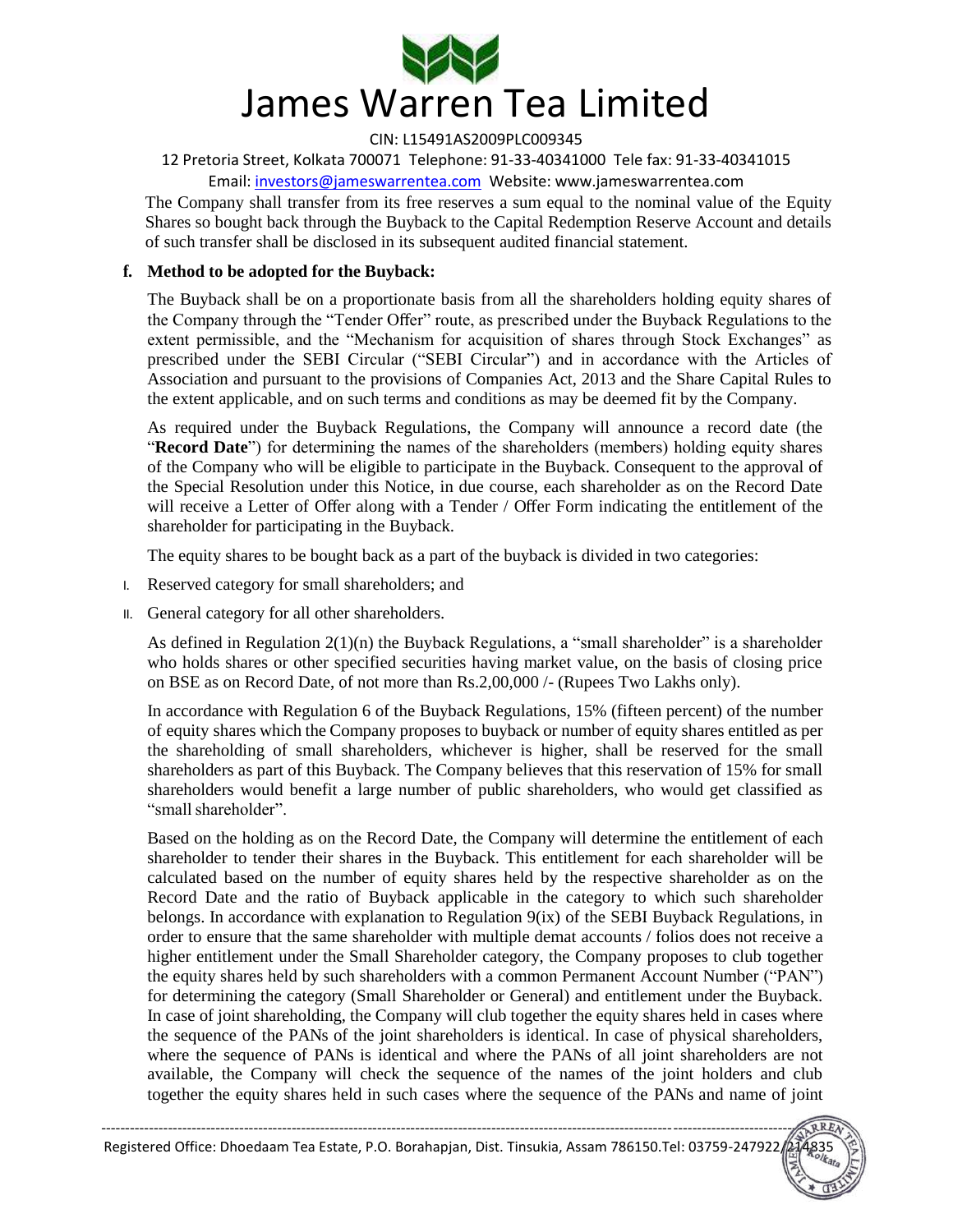

12 Pretoria Street, Kolkata 700071 Telephone: 91-33-40341000 Tele fax: 91-33-40341015

Email: investors@jameswarrentea.com Website: www.jameswarrentea.com

shareholders are identical. The shareholding of institutional investors like mutual funds, pension funds / trusts, insurance companies etc., with common PAN will not be clubbed together for determining the category and will be considered separately, where these equity shares are held for different schemes and have a different demat account nomenclature based on information prepared by the Registrar and Transfer Agent as per the shareholder records received from the Depositories.

Shareholders" participation in Buyback will be voluntary. Shareholders holding equity shares of the Company can choose to participate and get cash in lieu of shares to be accepted under the Buyback or they may choose to not participate and enjoy a resultant increase in their percentage shareholding, post Buyback, without additional investment. Shareholders holding equity shares of the Company may also accept a part of their entitlement. Shareholders holding equity shares of the Company also have the option of tendering additional shares (over and above their entitlement) and participate in the shortfall created due to non- participation of some other shareholders, if any.

The maximum tender under the Buyback by any shareholder cannot exceed the number of equity shares held by the shareholder as on the Record Date.

The equity shares tendered as per the entitlement by Members holding equity shares of the Company as well as additional shares tendered, if any, will be accepted as per the procedure laid down in Buyback Regulations. The settlement of the tenders under the Buyback is expected to be done using the "Mechanism for acquisition of shares through Stock Exchange" notified by SEBI Circulars.

Detailed instructions for participation in the Buyback (tender of equity shares in the Buyback) as well as the relevant time table will be included in the Letter of Offer which will be sent in due course to the shareholders holding equity shares of the Company as on the Record Date.

# **g. Compliance with Section 68(2)(c) of the Companies Act 2013:**

The aggregate paid-up share capital and free reserves as at March 31, 2020 is Rs. 8079.21 Lakhs and Rs. 8069.12 Lakhs on standalone and consolidated basis respectively. Under the provisions of the Companies Act, the funds to be deployed for the Buyback cannot exceed 25% of the total paidup capital and free reserves of the Company i.e. Rs. 2019.80 lakhs and Rs. 2017.28 lakhs based on standalone and consolidated basis. The aggregate amount proposed to be utilized for the Buyback, is approximately Rs. 19,83,60,000/- (Rupees Nineteen Crores Eighty Three Lakhs and Sixty Thousand only) and is, therefore, within the limit of 25% of the Company"s total paid-up equity capital and free reserves as per the audited Balance Sheet as at March 31, 2020 (the last audited financial statements available as on the date of Board meeting recommending the proposal for the Buyback).

Further, under the Companies Act, the number of equity shares that can be bought back in any financial year cannot exceed 25% of the total paid-up equity capital of the Company in that financial year. Accordingly, the maximum number of equity shares that can be bought back in the current financial year is 17,44,786 equity shares. Since the Company proposes to Buyback up to 17,40,000 equity shares, the same is within the aforesaid 25% limit.

### **h. Time Limit for Completion of Buyback:**

Pursuant to SEBI Buyback Regulations and the Companies Act, 2013, the buyback is proposed to be completed within 12 months from the date of passing of special resolution detailed in this AGM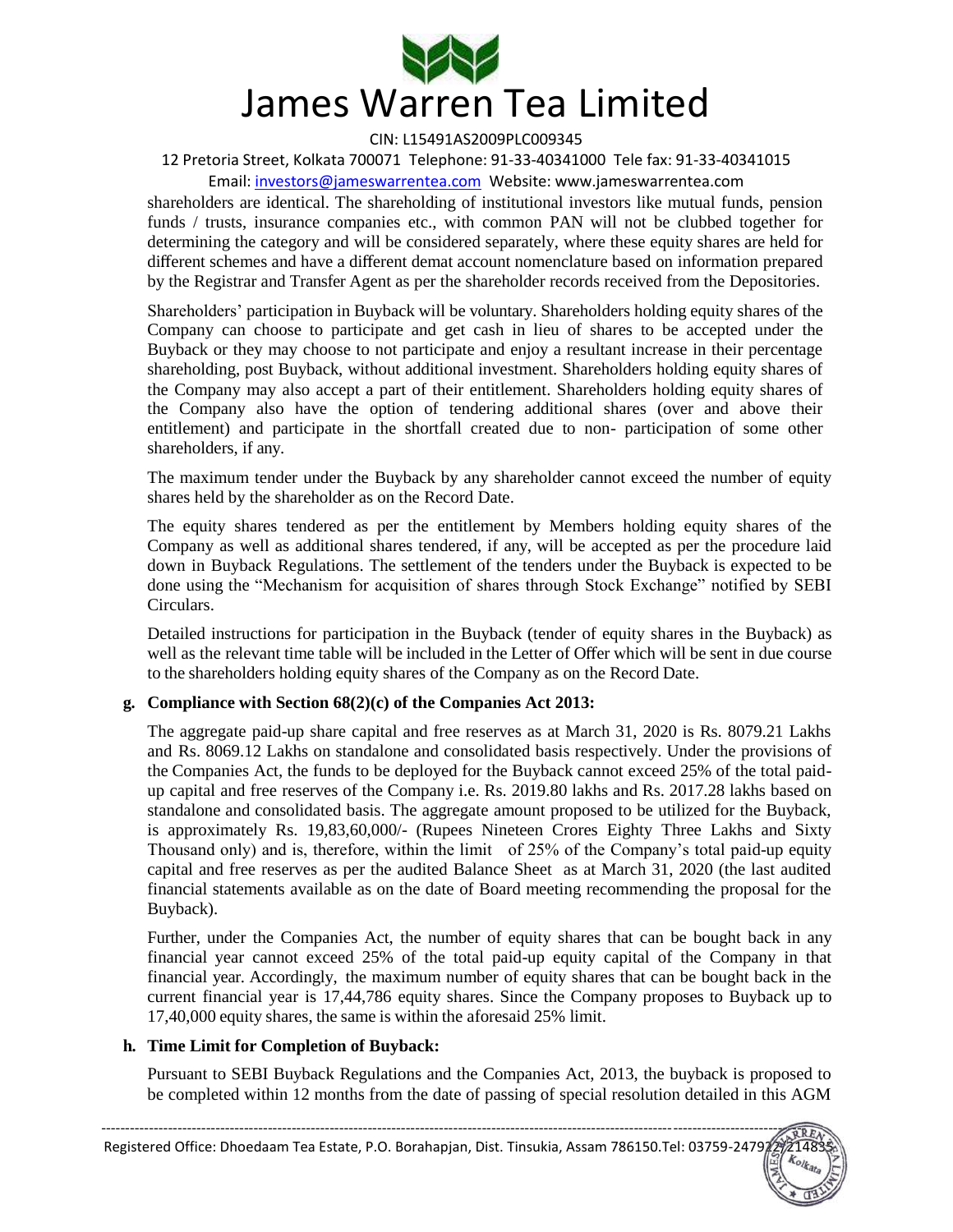

12 Pretoria Street, Kolkata 700071 Telephone: 91-33-40341000 Tele fax: 91-33-40341015 Email: investors@jameswarrentea.com Website: www.jameswarrentea.com

**Notice** 

**i. The aggregate shareholding of the Promoters, the directors of the Promoter where Promoter is a Company and of directors and key managerial personnel and of persons who are in control of the Company as on the date of this Notice July 25, 2020:** 

| Sl. No. | <b>Name</b>                     | <b>No. of Equity shares</b> | % of Shareholding |
|---------|---------------------------------|-----------------------------|-------------------|
|         | Ashdene Investments Limited     | 18,36,544                   | 26.31%            |
|         | <b>ISIS</b> Enterprises Limited | 16,29,303                   | 23.35%            |
| 3.      | Maygrove Investments Limited    | 9,71,665                    | 13.92%            |
|         | Enez Investments Limited        | 7,94,212                    | 11.38%            |
|         | <b>Total</b>                    | 52, 31, 724                 | 74.96%            |

The Promoter and Promoters group shall have same meaning as defined in the Securities and Exchange Board of India (Substantial Acquisition of Shares and Takeover) Regulations, 2011.

**The Directors of the Promoter entities do not hold any shares in the Company.** 

| <b>DIN/PAN</b> | <b>Name</b>    | <b>Designation</b>          | <b>No. of Equity</b> | $%$ of              |
|----------------|----------------|-----------------------------|----------------------|---------------------|
|                |                |                             | <b>Shares</b>        | <b>Shareholding</b> |
| 07979791       | Sandip Das     | <b>Wholetime Director</b>   | 3                    | 0.00%               |
| 00473105       | Abhiram Kastur | <b>Independent Director</b> | 34                   | 0.00%               |
|                | <b>Sheth</b>   |                             |                      |                     |
| AOUPM1591A     | Aditya More    | <b>Chief Financial</b>      |                      | $0.00\%$            |
|                |                | Officer                     |                      |                     |
| <b>Total</b>   |                |                             | 38                   | $0.00\%$            |

**Shareholding of Directors and Key Managerial Personnel of the Company:** 

No Equity Shares or other specified securities in the Company were either purchased or sold (either through the stock exchanges or off market transactions) by any of the (i) promoters; (ii) members of the promoter group (iii) directors of the promoter and promoter group, where such promoter or promoter group entity is a Company and of persons who are in control of the Company during a period of six months preceding the date of the board meeting till the date of this Notice for Buyback.

# **j. Intention of the Promoters and Persons in Control of the Company to tender equity shares in the Buyback:**

The promoter and promoter group have expressed their intention, vide letter dated 25<sup>th</sup> July, 2020 to participate in the Buyback and offer up to their respective shareholding as on the record date, or such number of shares based on their entitlement, as required in compliance with the Buy-back Regulations or terms of the Buyback.

Please see below the maximum number of Equity Shares to be tendered by each of the Promoter and Promoter Group:

| <b>Sl. No.</b> | <b>Name of the Promoter and Promoter</b><br><b>Group entity</b> | <b>Maximum number of Equity Shares</b><br>intended to be offered |
|----------------|-----------------------------------------------------------------|------------------------------------------------------------------|
|                | Ashdene Investments Limited                                     | 18,36,544                                                        |
| 2.             | <b>ISIS</b> Enterprises Limited                                 | 16,29,303                                                        |
| 3.             | Maygrove Investments Limited                                    | 9,71,665                                                         |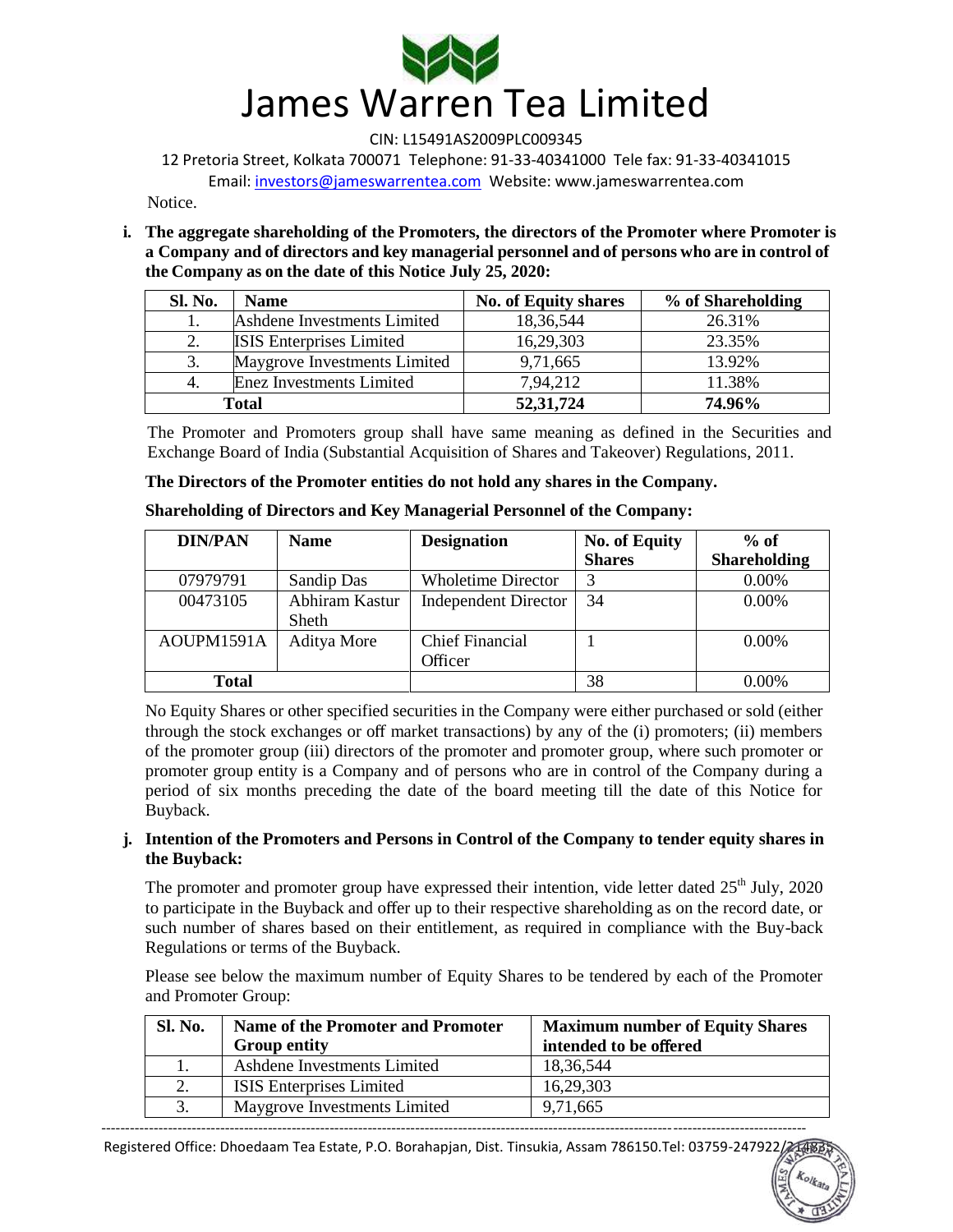

12 Pretoria Street, Kolkata 700071 Telephone: 91-33-40341000 Tele fax: 91-33-40341015

#### Email: investors@jameswarrentea.com Website: www.jameswarrentea.com

| 4. | Enez Investments Limited | 794212<br>┱、∠ + ∠ |
|----|--------------------------|-------------------|
|    | <b>Total</b>             | 52, 31, 724       |

The details of the date and price of acquisition/sale of Equity Shares that Promoters / Promoter's Group intent to tender are set-out below:

# **i. Ashdene Investments Limited**

| Date of       | Number of       | Cost of          | <b>Remarks</b>                  |  |
|---------------|-----------------|------------------|---------------------------------|--|
| Acquisition / | equity shares   | Acquisition /    |                                 |  |
| (disposal)    | Acquired/(Sold) | $(Sale)$ $(Rs.)$ |                                 |  |
| 14.02.2014    | 1181505         | Not Applicable   | Allotment made pursuant to the  |  |
|               |                 |                  | Scheme of Demerger, as approved |  |
|               |                 |                  | by Guwahati High Court.         |  |
| 08.03.2017    | 1181505         | 16,60,01,453     | Pursuant to a Scheme of         |  |
|               |                 |                  | Arrangement                     |  |
| 16.03.2018    | (526466)        | (6,79,14,114)    | Cash consideration - Tender of  |  |
|               |                 |                  | Shares for Buyback.             |  |
| <b>Total</b>  | 1836544         |                  |                                 |  |

### **ii. ISIS Enterprises Limited**

| Date of       | Number of       | Cost of              | <b>Remarks</b>                  |  |
|---------------|-----------------|----------------------|---------------------------------|--|
| Acquisition / | equity shares   | <b>Acquisition</b> / |                                 |  |
| (disposal)    | Acquired/(Sold) | $(Sale)$ $(Rs.)$     |                                 |  |
| 14.02.2014    | 1102785         | Not Applicable       | Allotment made pursuant to the  |  |
|               |                 |                      | Scheme of Demerger, as approved |  |
|               |                 |                      | by Guwahati High Court.         |  |
| 14.03.2017    | 738438          | 10,41,19,758         | Pursuant to a Scheme of         |  |
|               |                 |                      | Arrangement in open market      |  |
| 24.03.2017    | 271921          | 3,44,65,987          | Pursuant to a Scheme of         |  |
|               |                 |                      | Arrangement in open market      |  |
| 14.03.2018    | (483841)        | (6,24,15,489)        | Cash consideration - Tender of  |  |
|               |                 |                      | Shares for Buyback.             |  |
| <b>Total</b>  | 1629303         |                      |                                 |  |

# **iii. Maygrove Investments Limited**

| Date of       | Number of       | Cost of          | <b>Remarks</b>                  |
|---------------|-----------------|------------------|---------------------------------|
| Acquisition / | equity shares   | Acquisition /    |                                 |
| (disposal)    | Acquired/(Sold) | $(Sale)$ $(Rs.)$ |                                 |
| 14.02.2014    | 630106          | Not Applicable   | Allotment made pursuant to the  |
|               |                 |                  | Scheme of Demerger, as approved |
|               |                 |                  | by Guwahati High Court.         |
| 14.03.2017    | 630106          | 8,88,44,946      | Pursuant to a Scheme of         |
|               |                 |                  | Arrangement in open market      |
| 14.03.2018    | (288547)        | (3,72,22,563)    | Cash consideration - Tender of  |
|               |                 |                  | Shares for Buyback.             |
| Total         | 971665          |                  |                                 |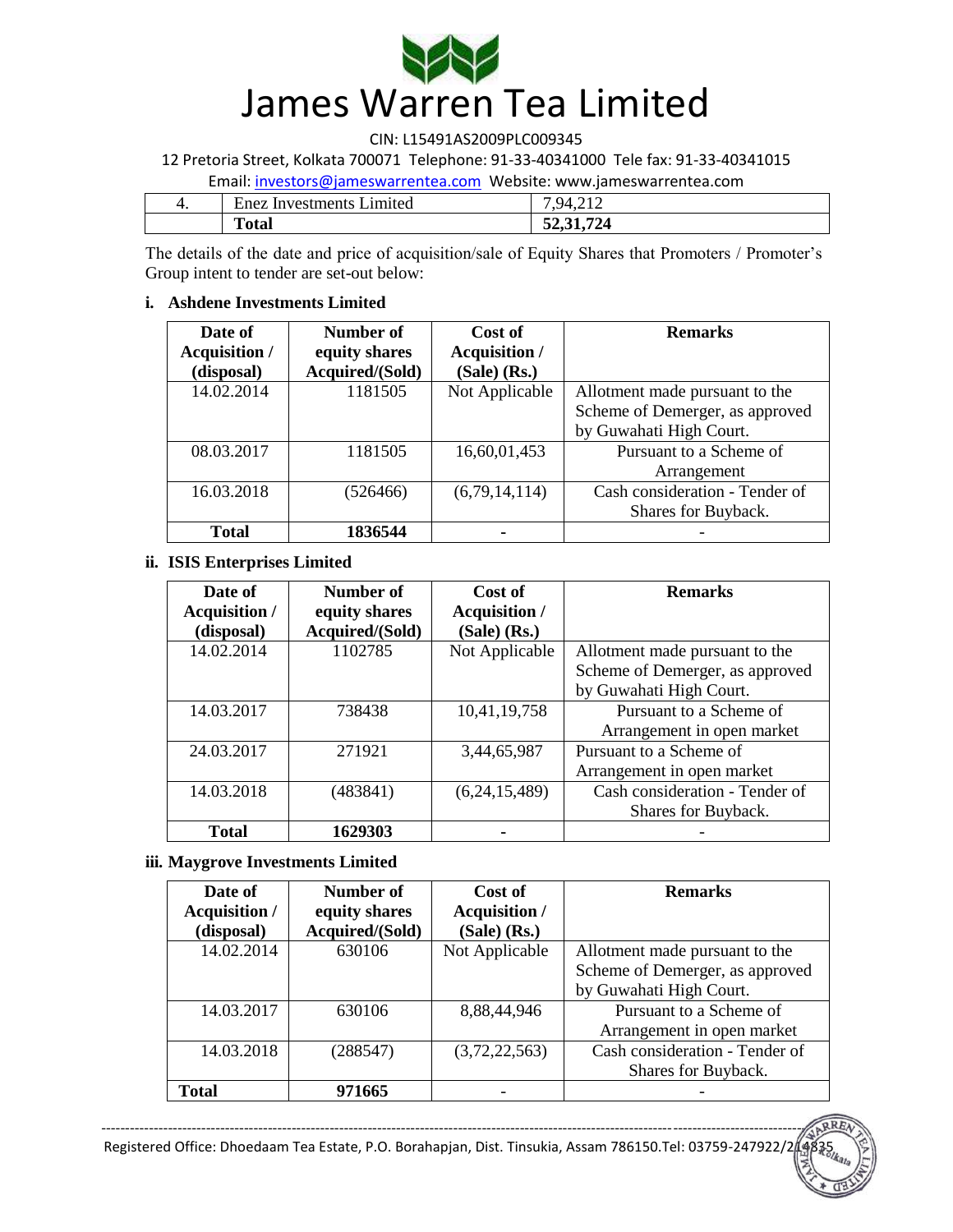

CIN: L15491AS2009PLC009345 12 Pretoria Street, Kolkata 700071 Telephone: 91-33-40341000 Tele fax: 91-33-40341015 Email: investors@jameswarrentea.com Website: www.jameswarrentea.com

#### **iv. Enez Investments Limited**

| Date of              | Number of       | Cost of              | <b>Remarks</b>                  |  |
|----------------------|-----------------|----------------------|---------------------------------|--|
| <b>Acquisition /</b> | equity shares   | <b>Acquisition /</b> |                                 |  |
| (disposal)           | Acquired/(Sold) | $(Sale)$ $(Rs.)$     |                                 |  |
| 14.02.2014           | 551346          | Not Applicable       | Allotment made pursuant to the  |  |
|                      |                 |                      | Scheme of Demerger, as approved |  |
|                      |                 |                      | by Guwahati High Court.         |  |
| 08.03.2017           | 551346          | 7,74,64,113          | Pursuant to a Scheme of         |  |
|                      |                 |                      | Arrangement in open market      |  |
| 14.03.2018           | (252480)        | (3,25,69,920)        | Cash consideration - Tender of  |  |
|                      |                 |                      | Shares for Buyback.             |  |
| 12.07.2019           | (56000)         | (64, 40, 000)        | Cash consideration - Tender of  |  |
|                      |                 |                      | Shares for Buyback.             |  |
| <b>Total</b>         | 794212          |                      |                                 |  |

## **k. Confirmation that there are no defaults subsisting in the repayment of deposits, redemption of debentures or preference shares or repayment of term loans to any financial institutions or banks:**

The Company confirms that there are no defaults subsisting in the repayment of deposits, interest payment thereon, redemption of debentures or interest payment thereon or redemption of preference shares or payment of dividend due to any shareholder, or repayment of any term loans or interest payable thereon to any financial institution or banking company.

# **l. Confirmation that the Board has made full enquiry into the a**ff **airs and prospects of the**  Company and that they have formed the opinion to the effect that the Company, after **Buyback will continue to be able to meet its liabilities and will not be rendered insolvent:**

The Board of Directors of the Company has made a full enquiry into the affairs and prospects of the Company and has formed the opinion:

- i) That immediately following the date of the Board Meeting held on Saturday,  $25<sup>th</sup>$  July,  $2020$ and the date on which the results of the AGM will be declared, there will be no grounds on which the Company can be found unable to pay its debts;
- ii) That as regards the Company"s prospects for the year immediately following the date of the board meeting as well as the year immediately following the date on which the results of the AGM will be declared, approving the Buyback and having regards to the Board"s intentions with respect to the management of the Company"s business during that year and to the amount and character of the financial resources, which will, in the Board"s view, be available to the Company during that year, the Company will be able to meet its liabilities as and when they fall due and will not be rendered insolvent within a period of one year from the date of the board meeting approving the Buyback as well as the year within a period of one year from the date on which the results of the AGM will be declared.
- iii) In forming the opinion aforesaid, the Board has taken into account the liabilities as if the Company were being wound up under the provisions of the Companies Act (including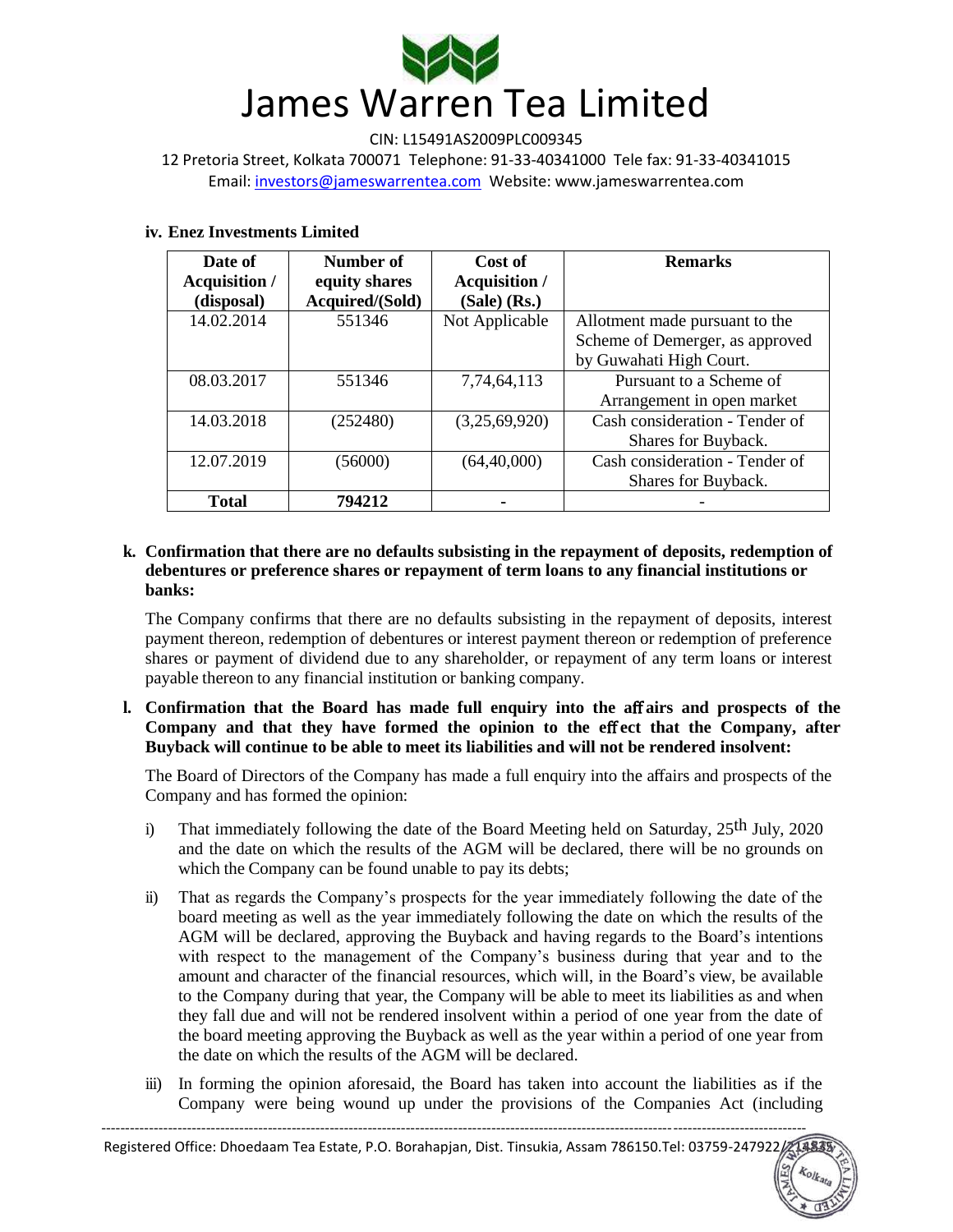

12 Pretoria Street, Kolkata 700071 Telephone: 91-33-40341000 Tele fax: 91-33-40341015 Email: investors@jameswarrentea.com Website: www.jameswarrentea.com prospective and contingent liabilities) and the Insolvency and Bankruptcy Code, 2016, as amended.

#### **m. Report addressed to the Board of Directors by the Company's Auditors on the permissible capital payment and the opinion formed by directors regarding insolvency:**

The text of the Report dated 25.07.2020 received from M/s. B. Chhawchharia & Co., Chartered Accountants, (FRN: 305123E) the Statutory Auditors of the Company, addressed to the Board of Directors of the Company is reproduced below:

### **QUOTE**

To **The Board of Directors James Warren Tea Limited**  Aspirations Vintage, 12 Pretoria Street, **Kolkata - 700 071.** 

### **Sub: Proposed Buyback O**ff**er of Equity Shares of James Warren Tea Limited (the "Company")**

Dear Sirs,

We the Statutory Auditors of the Company, are providing the certificate on the proposed Buyback of Equity Shares of the Company. The Certificate is required for the purpose of inclusion of the same a) in the explanatory statement to be annexed to the notice for general meeting for authorizing buyback by passing a special resolution and b) in the Public Announcement and Letter of Offer for buyback of its share by the Company and for submission to the Securities and Exchange Board of India (SEBI) and other Regulatory Authorities.

- 1) We have been informed that the board of directors of the Company in their meeting held on July 25, 2020 have decided to Buyback 17,40,000 (Seventeen Lakhs Forty Thousand Only) equity shares under Section 68, 70(1) of the Companies Act, 2013, as amended from time to time (the "Act") at a price of Rs. 114/- (Rupees One Hundred and Fourteen only) per share for an aggregate consideration of Rs.19,83,60,000/- (Rupees Nineteen Crores Eighty Three Lakhs and Sixty thousand only). In terms of the requirements of Clause (xi) of Schedule I, Part A of the Securities and Exchange Board of India (Buyback of Securities), Regulations, 2018 as amended from time to time, (hereinafter called the "Buyback Regulations") we confirm as under:
	- a) We have enquired into the state of affairs of the Company in relation to its audited standalone and consolidated accounts for the year ended March 31, 2020, which have been approved by the Board in its meeting held on June 20, 2020.
	- b) The amount of permissible capital payment towards Buyback of Equity Shares (including Premium) if any, as ascertained below in our view has been properly determined in accordance with Section 68 of the Companies Act, 2013.

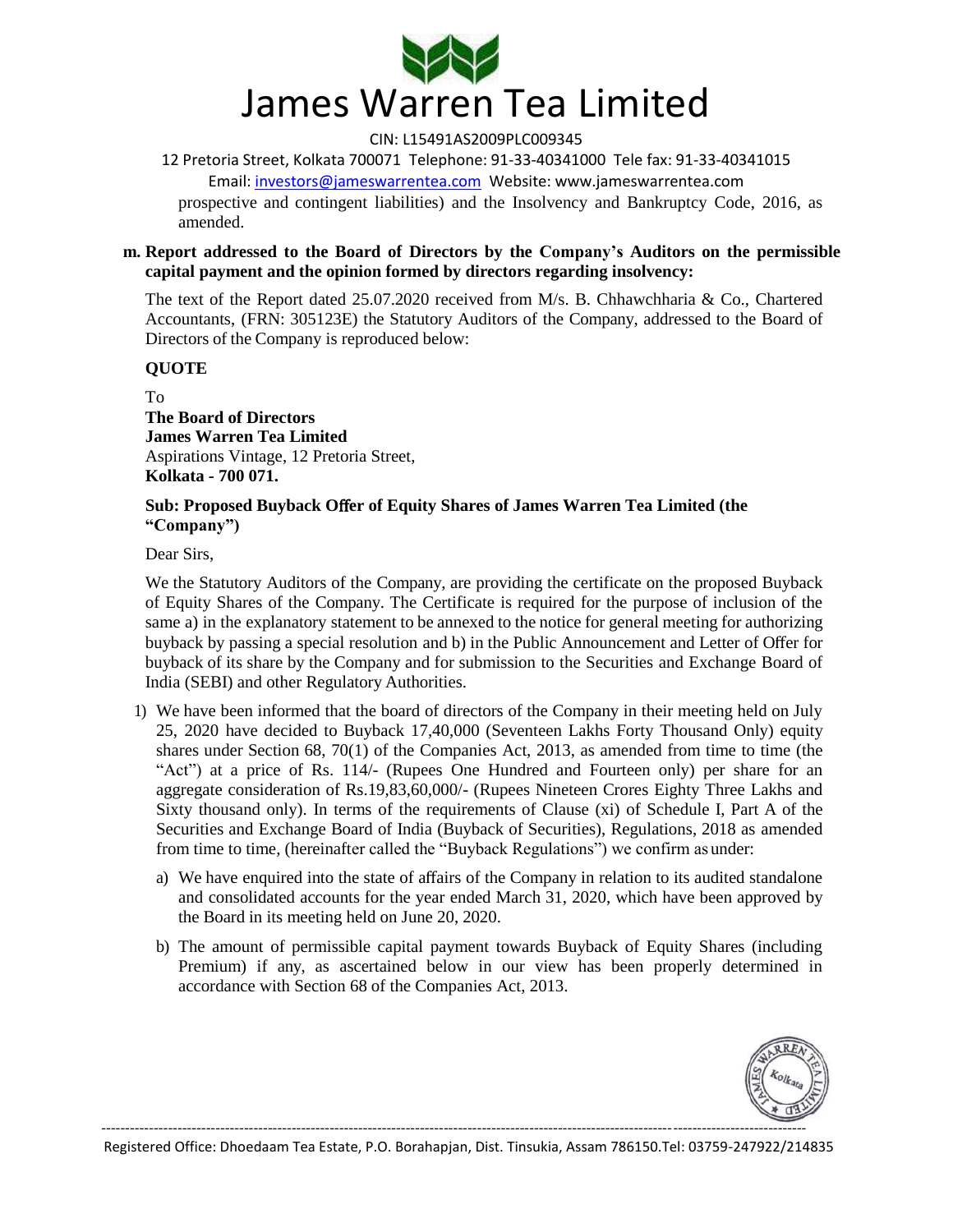

12 Pretoria Street, Kolkata 700071 Telephone: 91-33-40341000 Tele fax: 91-33-40341015

Email: investors@jameswarrentea.com Website: www.jameswarrentea.com

Computation of amount of permissible capital payment towards buyback of equity shares in accordance with section  $68(2)(c)$  of the Companies Act based on the financial statements as at and for the year ended March 31, 2020.

| <b>Particulars</b>                                                                                                   | <b>Standalone</b>           | <b>Consolidated</b> |
|----------------------------------------------------------------------------------------------------------------------|-----------------------------|---------------------|
|                                                                                                                      | <b>Amount (Rs in Lakhs)</b> |                     |
| Issued, Subscribed and Paid-up share capital as at<br>March 31, 2020                                                 | 697.91                      | 697.91              |
| Free reserves as at March 31, 2020                                                                                   |                             |                     |
| <b>General Reserve</b><br>Retained Earnings (excluding unrealised gain of<br>$\overline{\phantom{a}}$<br>FVTPL item) | 7381.30                     | 7371.21             |
| Total                                                                                                                | 8079.21                     | 8069.12             |
| Maximum amount permissible for buy-back <i>i.e.</i> 25%<br>of the total paid-up capital and free reserves            | 2019.80                     | 2017.28             |

**(Note**: All the above figures have been taken from the annual Audited Standalone and Consolidated Financial Statement for the year ended 31st March, 2020.)

- 2) The opinion expressed by the directors of the Company in the Declaration as to any of the matters mentioned in the declaration as per Schedule I- Clause (x) of the rules is reasonable;
- 3) The Board of Directors of the Company is responsible for:
	- i. Properly determining the amount of capital payment for buyback;
	- ii. making a full enquiry into the affairs and prospects of the Company and forming the opinion that the Company will not be rendered insolvent within a period of one year from the date on which the results of the special resolution for buyback will be declared.
- 4) Based on the representation made by the Company and other information and explanations given to us, which to the best of our knowledge and belief were necessary for this purpose, we report that we are not aware of anything to indicate that the opinion expressed by Directors in the declaration as to any of the matters mentioned in the declaration as approved by the Board of Directors in their meeting held on 25th July, 2020 is unreasonable in the circumstances in the present context.
- 5) Compliance with the provisions of the Act and Rules is the responsibility of the Company"s management. Our responsibility is to verify the factual accuracy based on our review procedures. This report is intended solely for your information and for the purpose of inclusion of the same a) in the explanatory statement to be annexed to the notice for general meeting for authorizing buyback by passing a special resolution and (b) in the Public Announcement and Letter Of Off er for buyback of its share by the Company and is not to be used, referred or distributed for any other purpose without our written consent. Nothing contained in this report should be construed to be representation as to the future. We do not accept or assume any liability or duty of care for any other purpose, save where expressly agreed by our prior consent in writing.

For **M/s. B. Chhawchharia& Co.** 

Chartered Accountants Firm Registration No. 305123E Sd/-

**Sushil Kumar Chhawchharia**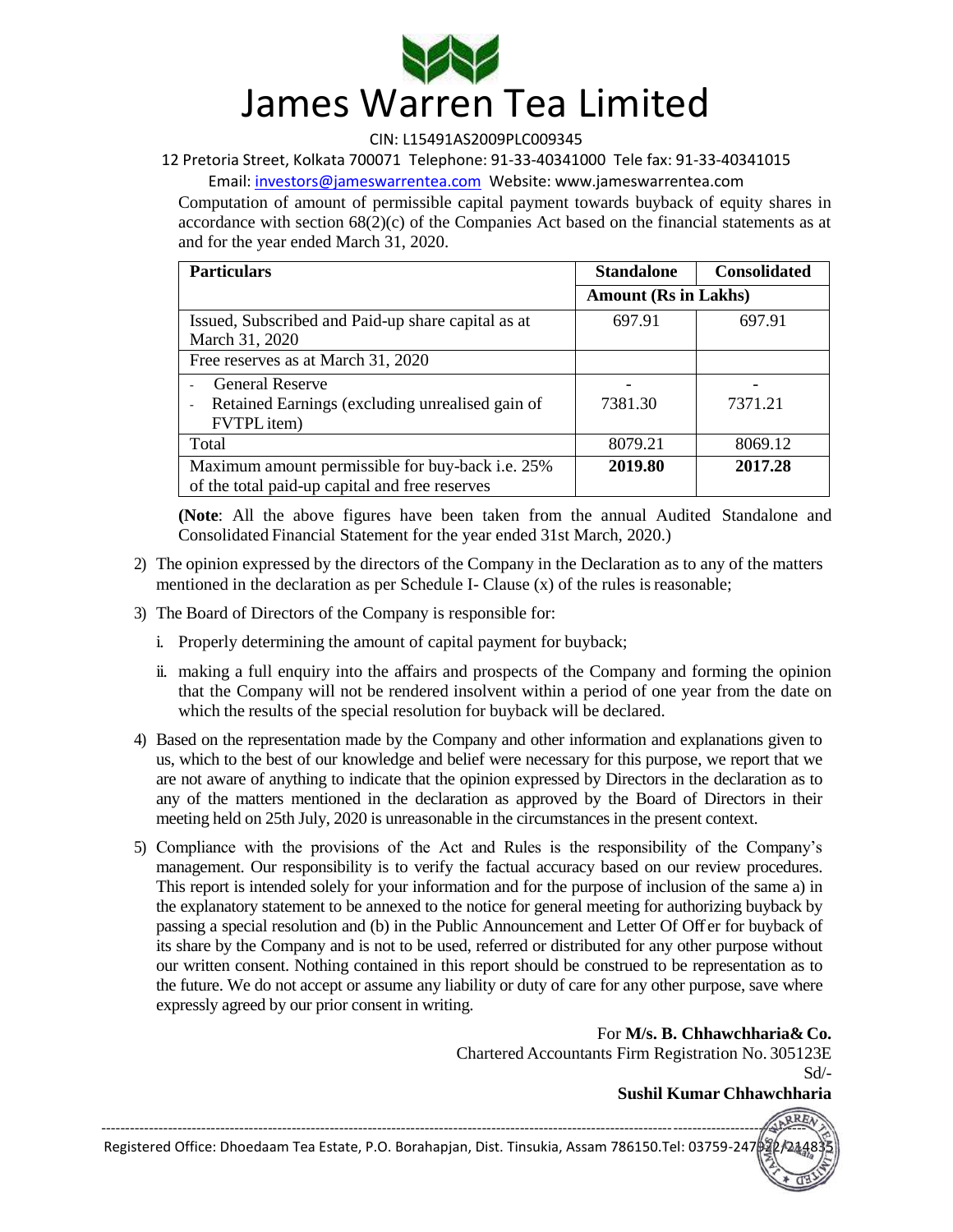

12 Pretoria Street, Kolkata 700071 Telephone: 91-33-40341000 Tele fax: 91-33-40341015 Email: investors@jameswarrentea.com Website: www.jameswarrentea.com

**UNQUOTE** 

Partner Date: 25.07.2020 Membership No. 8482 Place: Kolkata UDIN No.: 20008482AAAABA8772

# **n. Compliance with Section 24(ii) of the Buy-back Regulations:**

The Board of Directors of the Company hereby confirms that there is no pendency of any scheme of arrangement or amalgamation or compromise involving the Company pursuant to provisions of the Act.

### **o. Confirmations from Company and Board of Directors as per the provisions of SEBI Buyback Regulations and the Companies Act, 2013:**

- i. all the Equity Shares which are proposed to be bought back by the Company are fully paid-up;
- ii. The Company will not Buyback its Equity Shares so as to delist its shares from the Stock Exchange;
- iii. the Company shall not use borrowed funds, directly or indirectly, whether secured or unsecured, of any form and nature, from Banks and/ or Financial Institutions for paying the consideration to the equity shareholders who have tendered their equity shares in the Buyback;
- iv. the ratio of the aggregate of secured and unsecured debts owed by the Company to the paid-up capital and free reserves after buy-back shall be less than or equal to 2:1, based on both standalone and consolidated financial statements of the Company;
- v. The Company shall not issue any equity shares or other securities (including by way of bonus) from the date of resolution passed by the shareholders approving the proposed Buyback till the date of expiry of the Buyback period;
- vi. The Company shall not raise further capital for a period of one year from the closure of Buyback offer except in discharge of its subsisting obligations. In terms of the Act, if the Company completes the Buy- back of its Equity Shares, it shall not make a further issue of the same kind of Equity Shares including allotment of new shares in accordance with the Act within a period of six months except by way of a bonus issue or in the discharge of subsisting obligations;
- vii. The special resolution approving the Buyback will be valid for a maximum period of one year from the date of passing the said special resolution (or such extended period as may be permitted under the Companies Act or the Buyback Regulations or by the appropriate authorities). The exact time table for the Buyback shall be decided by the Board (or its duly constituted Committee) within the above time limits;
- viii. The equity shares bought back by the Company will be compulsorily cancelled and will not be held for re-issuance;
- ix. The Company shall not withdraw the Buyback after the draft letter of offer is filed with SEBI or the public announcement of the offer to buyback is made;
- x. The Company shall transfer from its free reserves a sum equal to the nominal value of the equity shares purchased through the Buyback to the Capital Redemption Reserve account and the details of such transfer shall be disclosed in its subsequent balance sheet;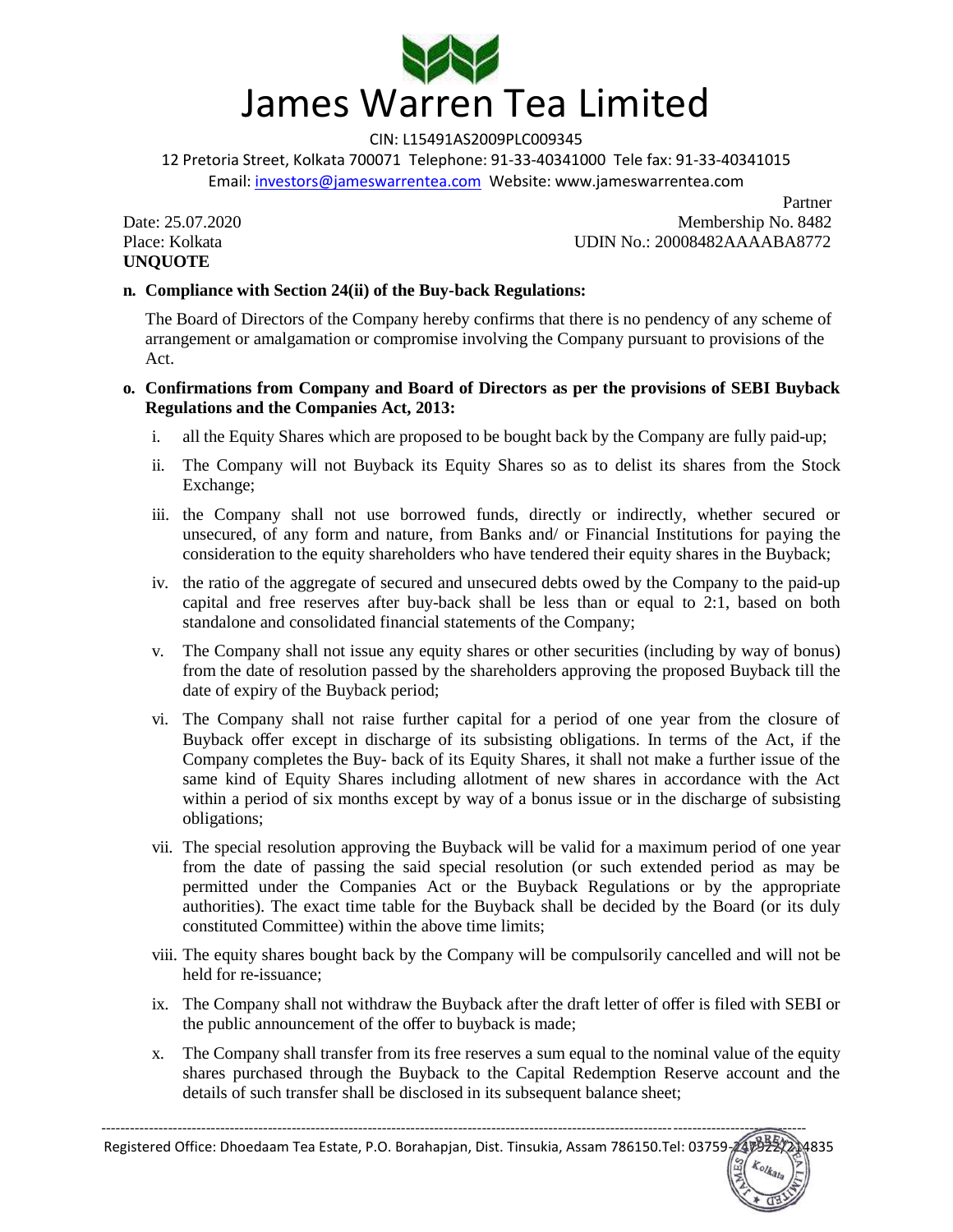

12 Pretoria Street, Kolkata 700071 Telephone: 91-33-40341000 Tele fax: 91-33-40341015 Email: investors@jameswarrentea.com Website: www.jameswarrentea.com

- xi. The Company shall not buyback locked-in equity shares and non-transferable equity shares till the pendency of the lock-in or till the equity shares become transferable;
- xii. The Company shall not buyback its Equity Shares from any person through negotiated deal whether on or off the Stock Exchanges or through spot transactions or through any private arrangement in the implementation of the Buyback;
- xiii. The Company shall not directly or indirectly purchase its Equity Shares:
	- a) through any subsidiary company including its own subsidiary companies, if any or
	- b) through any investment company or group of investment companies and;
	- c) confirms that the Company is in compliance with the provisions of Sections 92, 123, 127 and 129 of the Companies Act;
	- d) the Company shall not make any offer of Buy-back within a period of one year reckoned from the date of expiry of Buy-back period i.e., the date on which the payment of consideration is made to the shareholders who have accepted the Buy-back, or such other period as may be specified under the Buy-back Regulations;
- xiv. the maximum number of Equity Shares proposed to be purchased under the Buy-back does not exceed 25% of the total number of Equity Shares of the paid-up equity share capital of the Company;
- xv. the Company shall not allow Buy-back of its Equity Shares unless the consequent reduction of its share capital is affected;
- xvi. the consideration for the Buy-back shall be paid only in cash;
- xvii. There are no defaults subsisting in the repayment of deposits, interest payment thereon, redemption of debentures or payment of interest thereon or redemption of preference shares or payment of dividend due to any shareholder, or repayment of any term loans or interest payable thereon to any financial institution or banking company;
- xviii. The statements contained in all the relevant documents in relation to the Buy-back shall be true, material and factual and shall not contain any mis-statements or misleading information; and
- xix. The directors, managers, key managerial personnel of the Company and their respective relatives do not have any interest, financial or otherwise, in the proposed resolution for Buyback of equity shares, except to the extent of their shareholding.

For any clarifications related to the Buyback process, Members holding equity shares of the Company may contact:

Ms. Pooja Jaiswal Company Secretary and Compliance Officer **James Warren Tea Limited**  Aspirations Vintage, 12 Pretoria Street, Kolkata - 700 071 Phone: **+91 033 4034 1020**, E- mail: investors@jameswarrentea.com

In the opinion of the Board, the proposal for Buyback is in the interest of the Company and its Members holding equity shares of the Company. The Directors, therefore, recommend passing of the